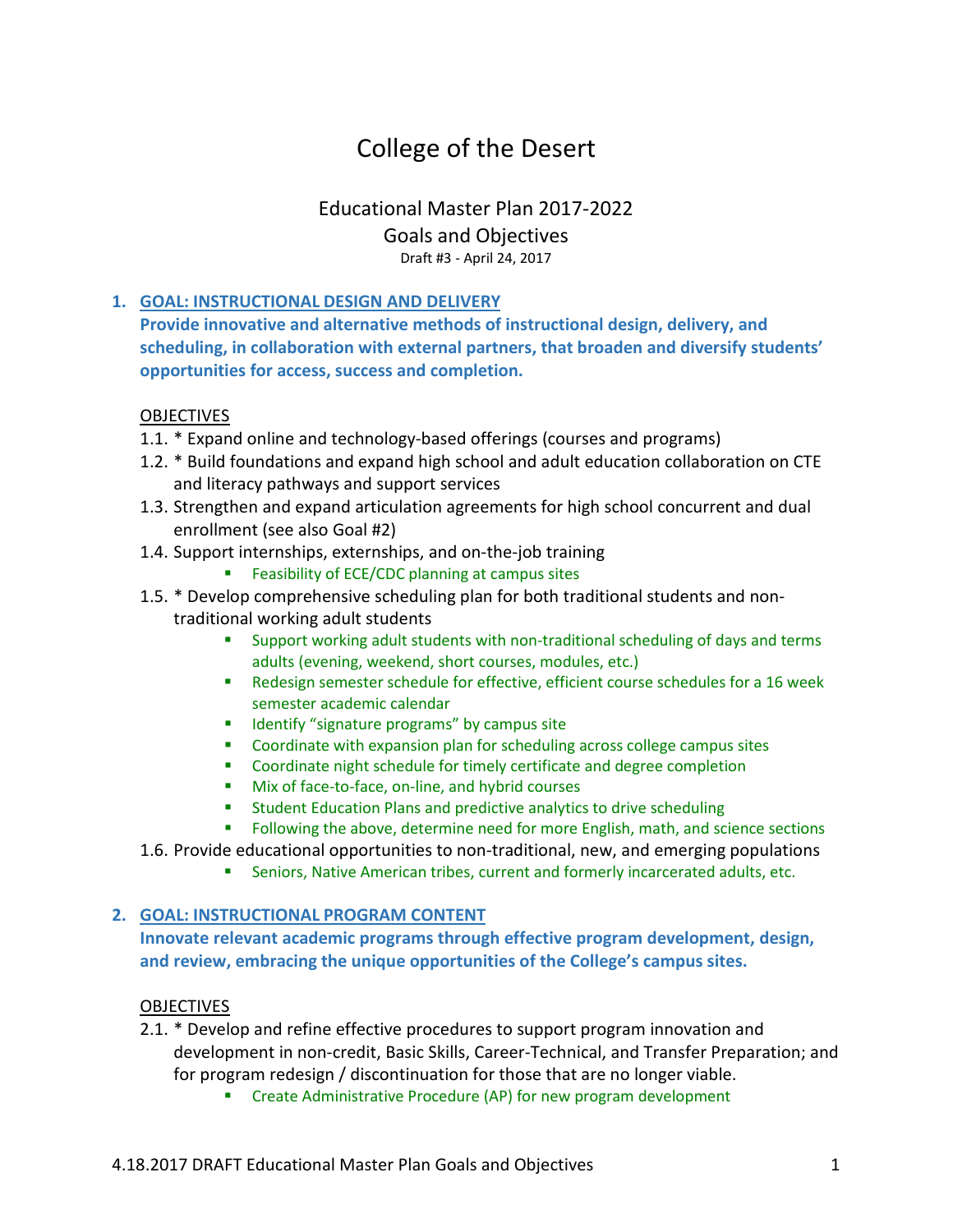- **Revise / refine Program Review and Planning process**
- **•** Develop innovative interdisciplinary and emerging programs
- **EXECT** Link emerging programs to other colleges through distance education to develop programs and grow enrollments
- **Engage in joint efforts with regional planning and economic development groups**
- 2.2. Leverage industry and market data to better connect students completing CTE programs to jobs and careers
- 2.3. Clarify and streamline career and transfer pathways, leveraging K-12, 4-year, and industry partnerships (see also Goal #1 and Goal #4)
	- Increase the number of articulated courses with high schools and universities
	- **Develop more certificate opportunities and stacked credentials**
- 2.4. Develop Career-Technical contextualized learning in English, math, and ESL
- 2.5. Determine non-credit programming within and beyond adult basic education
- 2.6. Develop comprehensive, continuous improvement cycle for student learning outcomes at all levels, including non-credit programming, tied to the program review and planning process
	- Complete development of Student and Program Learning Outcomes (SLOs and PLOs) for all courses, including non-credit
	- Review Institution Level Outcomes (ILOs); refine as needed for technological / societal advances; Integrate computer literacy and emerging technologies into the curriculum
	- Conduct cyclical review of content, assessment, and continuous improvement processes for ILOs, PLOs, and SLOs across the college

#### **3. GOAL: STUDENT AND SUPPORT SERVICES**

## **Align planning and resources in student and support services to meet the needs and interests of students.**

#### **OBJECTIVES**

- 3.1. \* Assess student needs on a regular basis and change accordingly
	- Follow-up survey on areas of concern (e.g. Counseling, Math, and access to general education coursework)
	- **EXEDENT** Continue to develop financial support for students living in poverty (Pledge program, cost of textbooks, etc.)
	- **EXECT** Seek feedback from workforce as to what is missing to support working students
- 3.2. "Scale up" effective student success strategies as determined via data analysis
	- \* \* Continue to pursue alternative placement strategies
	- **Pre-assessment test prep for all new students**
	- **•** Create more targeted support systems to promote student equity for groups with disparate retention and success (Latino, African American)
- 3.3. Continue improvements to counseling services
	- Accessibility, availability, and accuracy of counseling services
	- **Enhance CTE counseling**
- 3.4. Provide comprehensive student services at all campus sites
	- Reduce student trips to local campus and to Palm Springs campus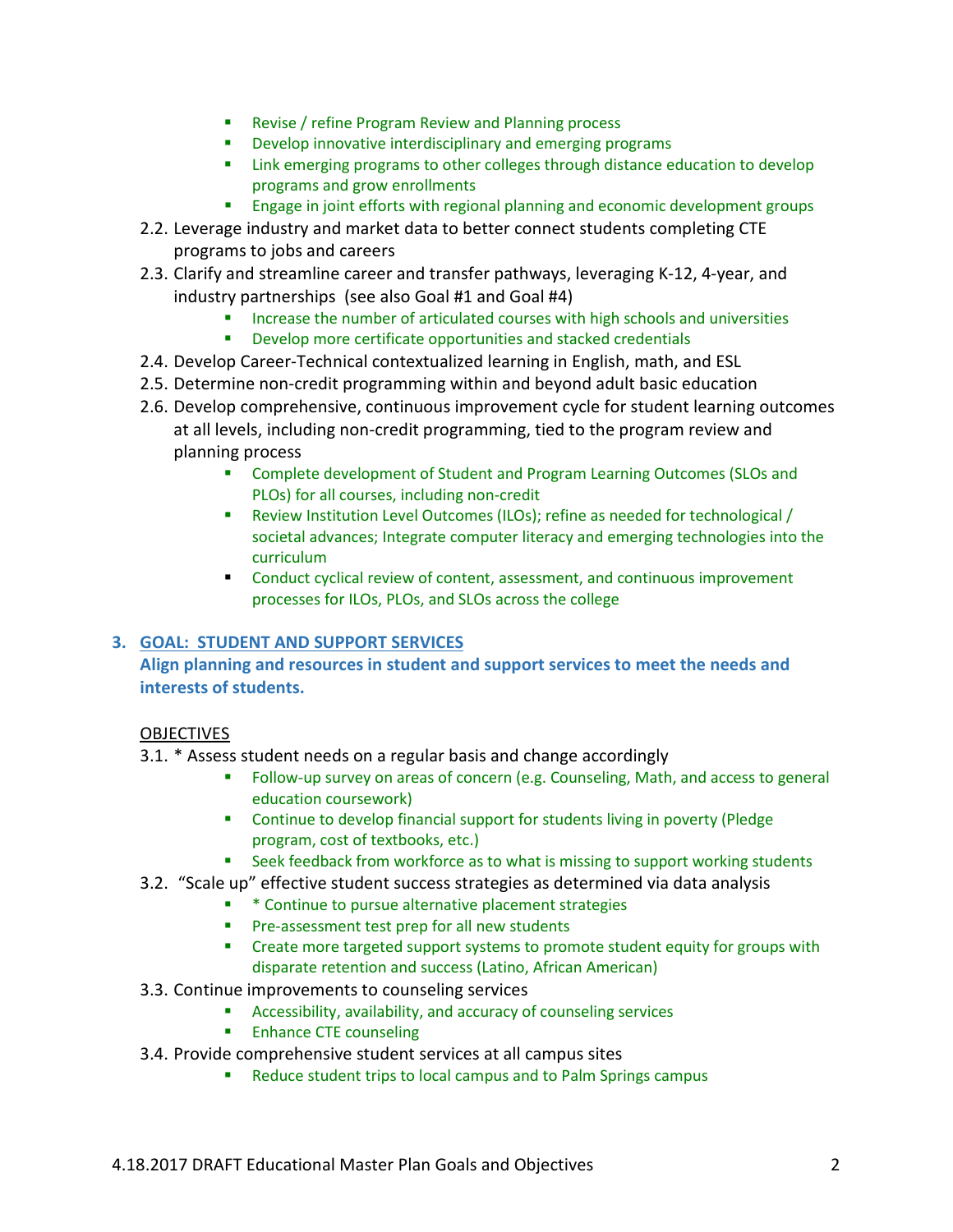- Faculty work and conferencing space at campus sites
- 3.5. Create a comfortable, accessible, culturally welcoming campus environment
	- Indoor and outdoor campus life; food services; student activities and facilities; online opportunities; group study /communication areas
	- Feasibility of Child Development Center services at campus sites
- 3.6. Strengthen outreach to students via social media and multilingual outreach to the community
	- **Engage English Language Learner families and community groups**

#### **4. GOAL: COMMUNITY PARTNERSHIPS**

**Create partnerships and advisory committees that use the expertise of the Desert community to support innovative, contemporary, responsive, and relevant educational programming and services to serve the community.** 

#### **OBJECTIVES**

- 4.1. Strengthen the diversity and effectiveness of advisory committees to better inform planning for CTE, non-CTE, and transfer programs
	- Recruit a representative, broad range of constituents including business and industry, education, government, and community partners
	- Implement best practices for effective program advisory committees
- 4.2. Work with community partners to develop more internships and externships in the Coachella Valley
- 4.3. Collaborate with K-12 and University partners to coordinate and streamline student advancement from high school to COD to 4-year institutions
	- **Joint district marketing strategies aligned with career pathways**
	- **E** Course and program articulation (see also Goal #2)
	- Develop more certificate opportunities and stacked credentials (see also Goal #2)
	- Maximize use of COD, UCR and CSU advisory groups on 2+2 modeling
	- **Assess feasibility of University Center offering additional degrees**
- 4.4. Partner with the COD Foundation and philanthropic organizations for support of educational programming
	- Access external grants aligned with new program development

## **5. GOAL: INFORMATION AND COMMUNICATION**

**Innovate communication and data platforms to allow internal and external users to communicate and to access, manage, and use information with ease.**

#### **OBJECTIVES**

- 5.1. Employ strategies and user-friendly approaches that encourage effective engagement of students, faculty, and staff in COD initiatives and activities
	- Maintain easily accessed master calendar for internal constituents and minimize allstaff emails
- 5.2. Deploy modern platforms for communication and user access of data and information for analysis and decision making in a customized manner